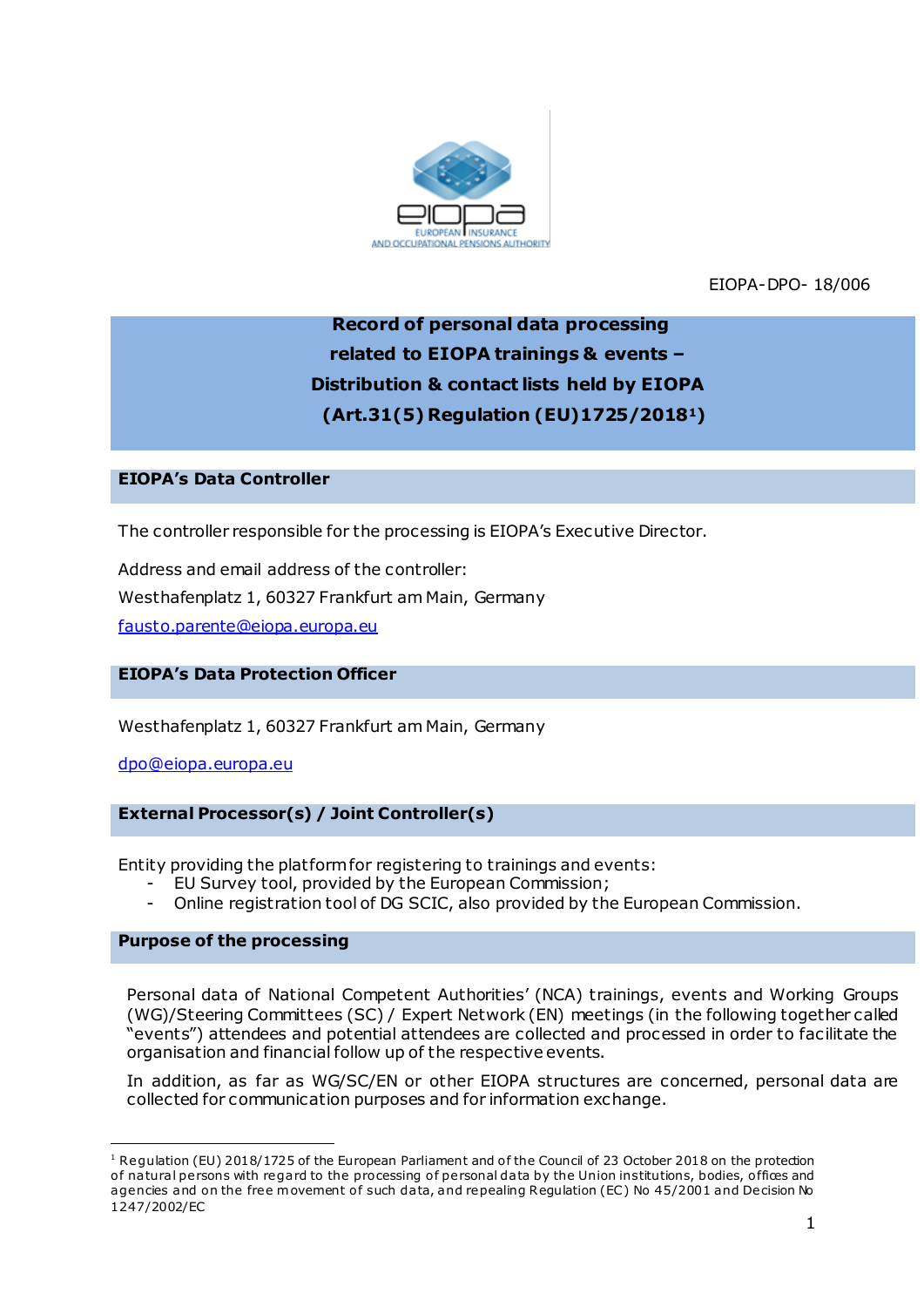### **Categories of data subjects & Personal data collected**

The personal data collected are:

- Names (appearing on registration forms, contact /participant/ signature lists, name plates, badges, etc.)
- Addresses and email addresses
- CVs of speakers (containing information such as their place and date of birth, education/training, employment, etc.)
- Photos and Videos (only with the data subjects' explicit prior consent)

#### **Recipients of personal data**

- Designated EIOPA staff members;
- Other event participants;
- EIOPA service providers;
- The wider public , as some of the photos and videos taken during events will be published on the internet (more precisely on EIOPA's website, social media channels such as Twitter or YouTube, and occasionally on the ESAs' and the Joint Committee's websites as well as their social media channels).

## **Transfer of personal data to a third country or international organisation. If so, to which ones and with which safeguards?**

No personal data are sent to a third country or an international organisation in the context of this processing activity.

#### **Retention period**

The collected personal data are kept for a period of 5 years following the event for which they have been collected, with the exception of:

- Name badges & plates, which will be disposed of after the event;

- Speakers' and moderators' CVs, which will be deleted after the end of the event (except for the booklets prepared on some occasions that will be kept for 2 years following the event).

As far as contact lists are concerned, they will be updated regularly following communication with the persons included in such lists.

#### **Technical & organisational security measures taken**

Several technical and organisational measures have been adopted in order to ensure the optimum security of the documents and personal data collected in the context of EIOPA events. More precisely:

- Paper copies of collected documents are kept in locked cupboards, where access canonly have persons authorised on a need-to-know basis;
- Electronic files are stored in EIOPA's document management systemwith restricted access rights.

#### **Information on how to exercise data subject's rights**